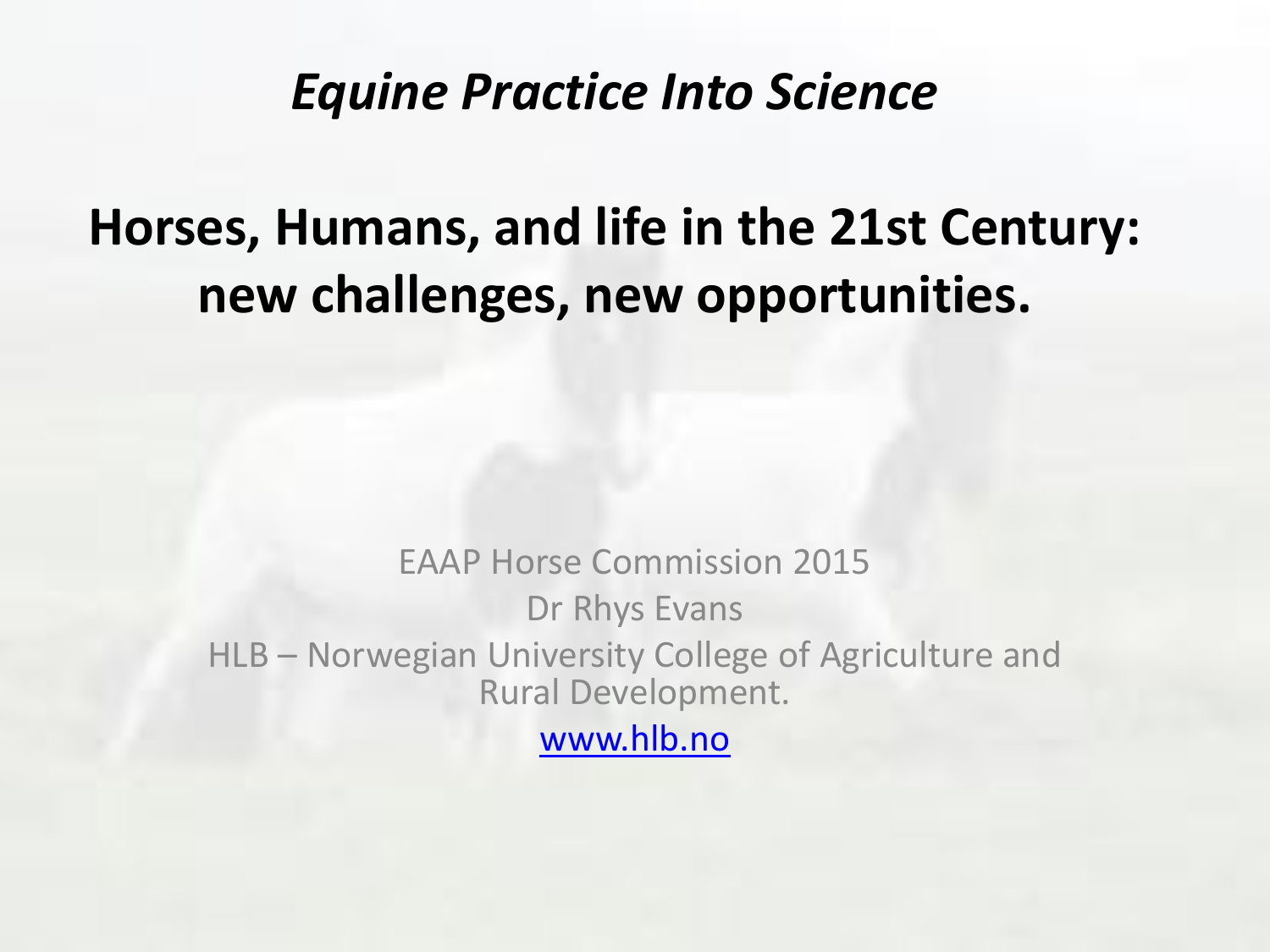Horses have been a part of human life for millennia.

- They have been:
	- food,
	- part of the production of food,
	- athlete
	- industrial and transportation helpmate
	- therapist, physical activity facilitator and companion.

Horses still fill all those roles somewhere in the world,

In the developed world their role is in the process of adapting to meet the needs of increasingly urbanised life in the 21<sup>st</sup> Century.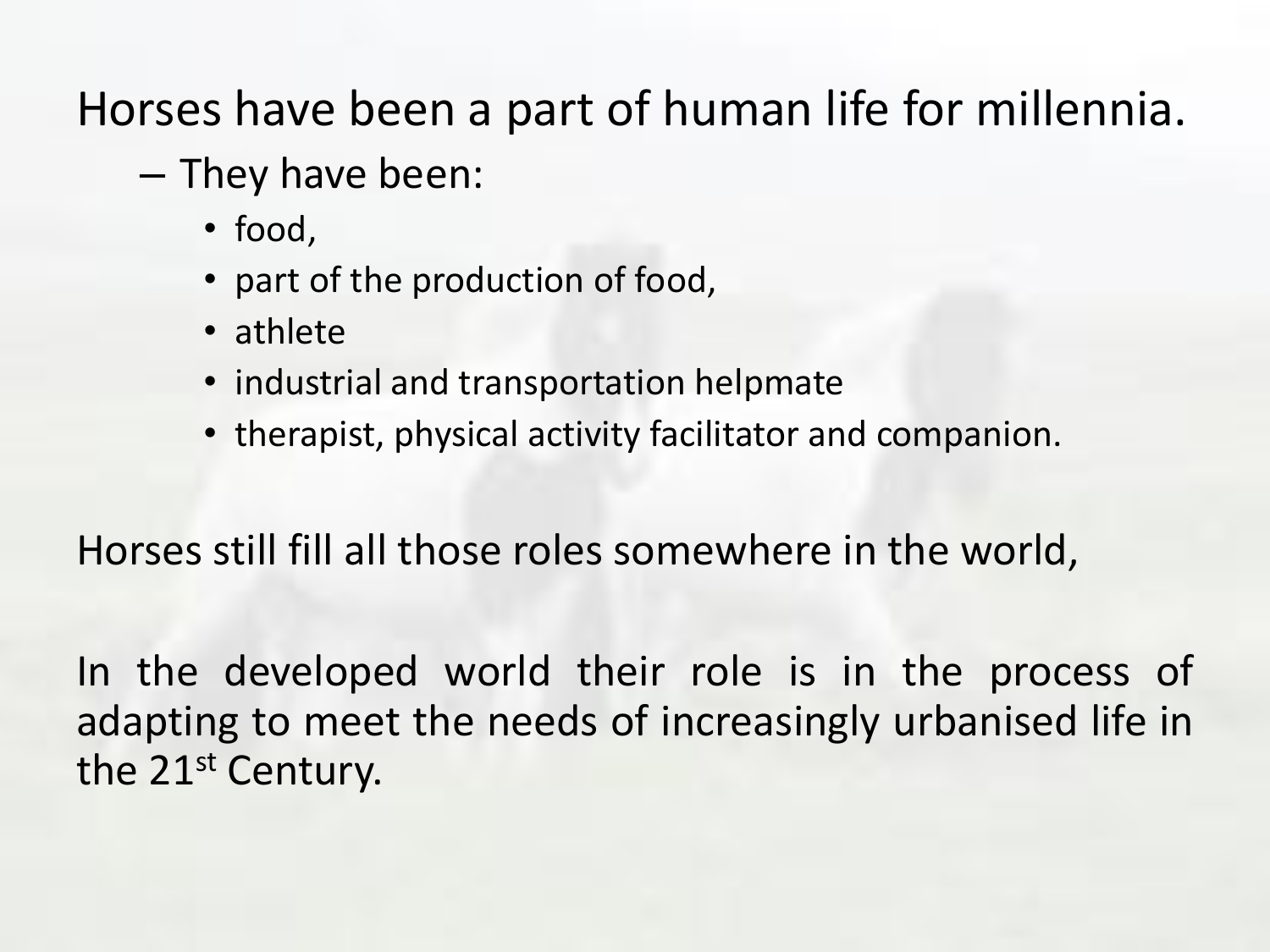Across history, horses have taken up roles which are produced by the state of human life.

Changing economies, changing societies and technological change have also changed the predominant roles held by horses in human life.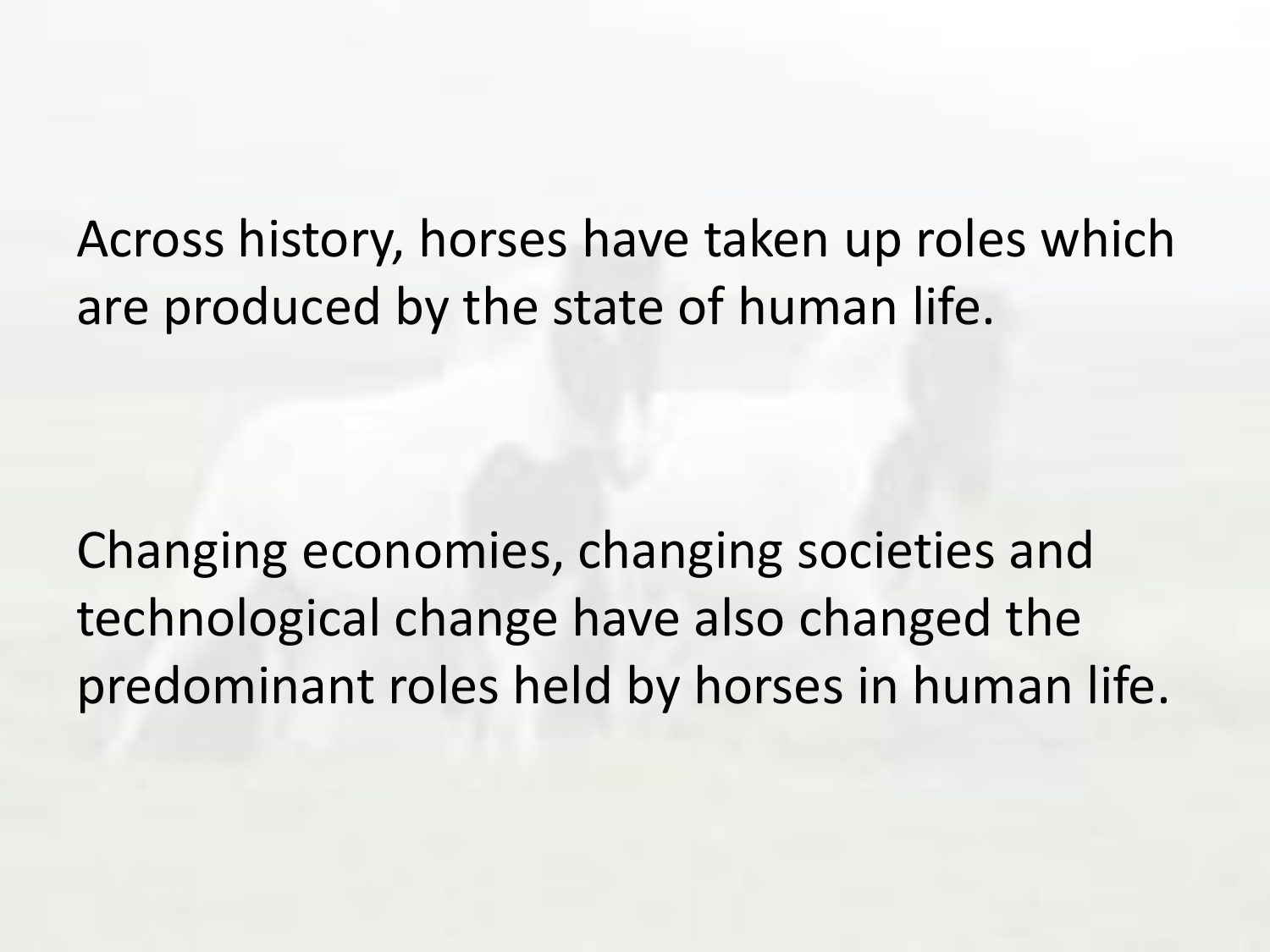The process of social and economic change can be seen as a process of "creative destruction" where the old is replaced by the new.

Where society goes, so goes the role of horses.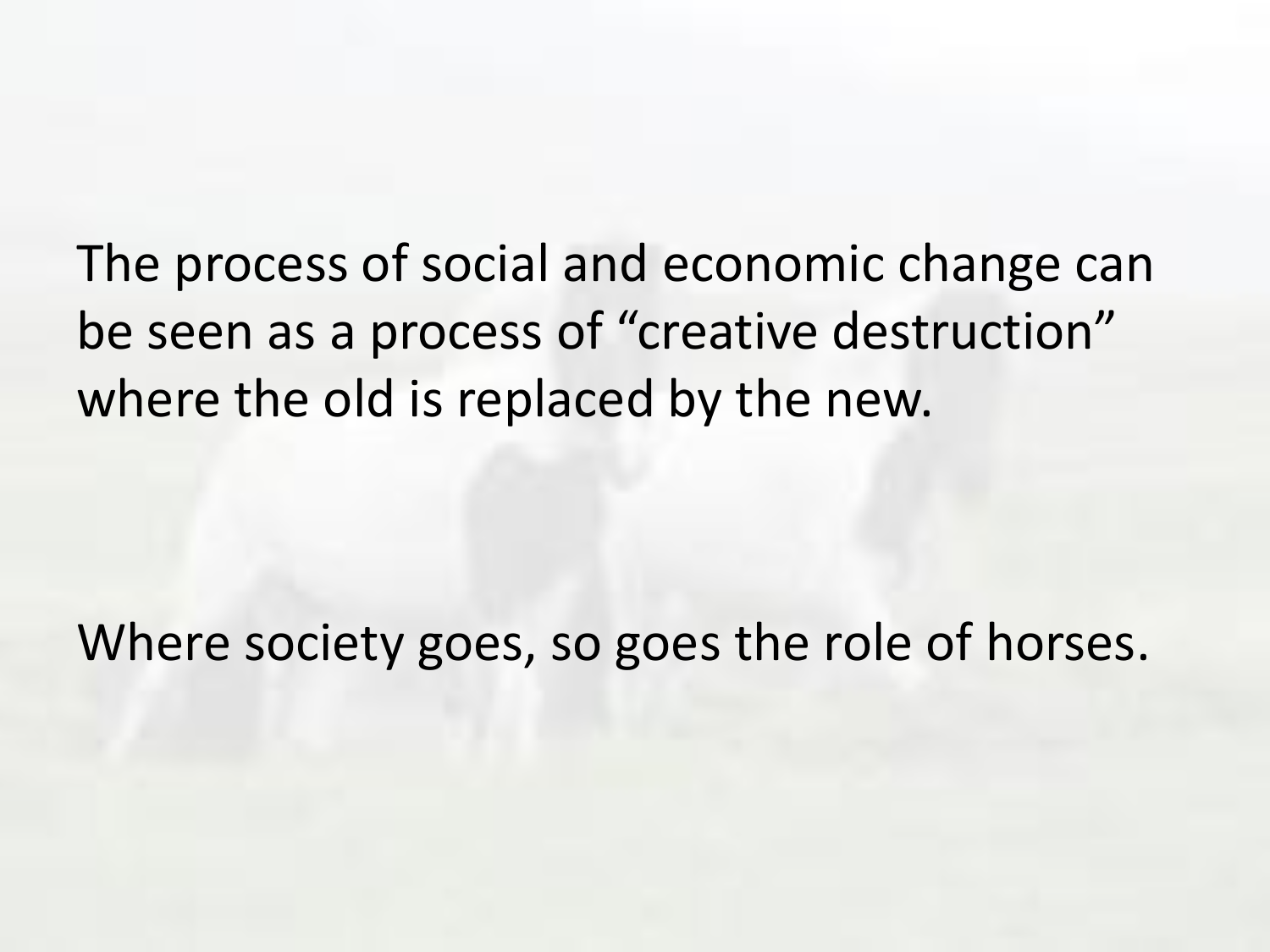## Horses in the 21st Century

- Throughout history, the potential of the close relationship possible between humans and horses means that they have been companions, and the focus of leisure interests.
- Now, however, the *leisure sector* (including fitness, competition, outdoor recreation, tourism, companion animals, etc.) takes a new role in contemporary society and the economy.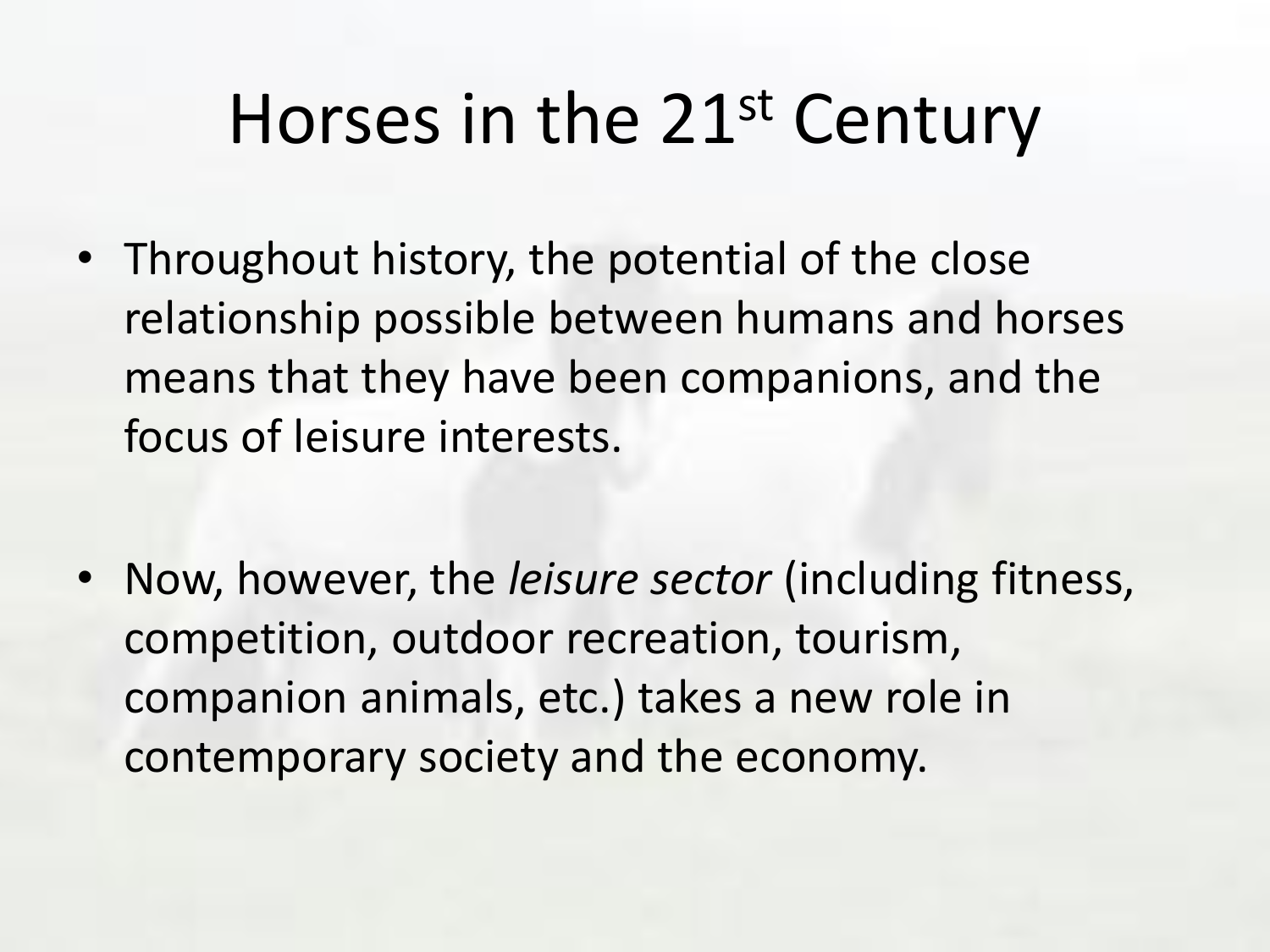Leisure activities are highly significant generators of wealth, and people are willing to pay significantly for them, partly because their working and domestic situations generate a need for the things they provide.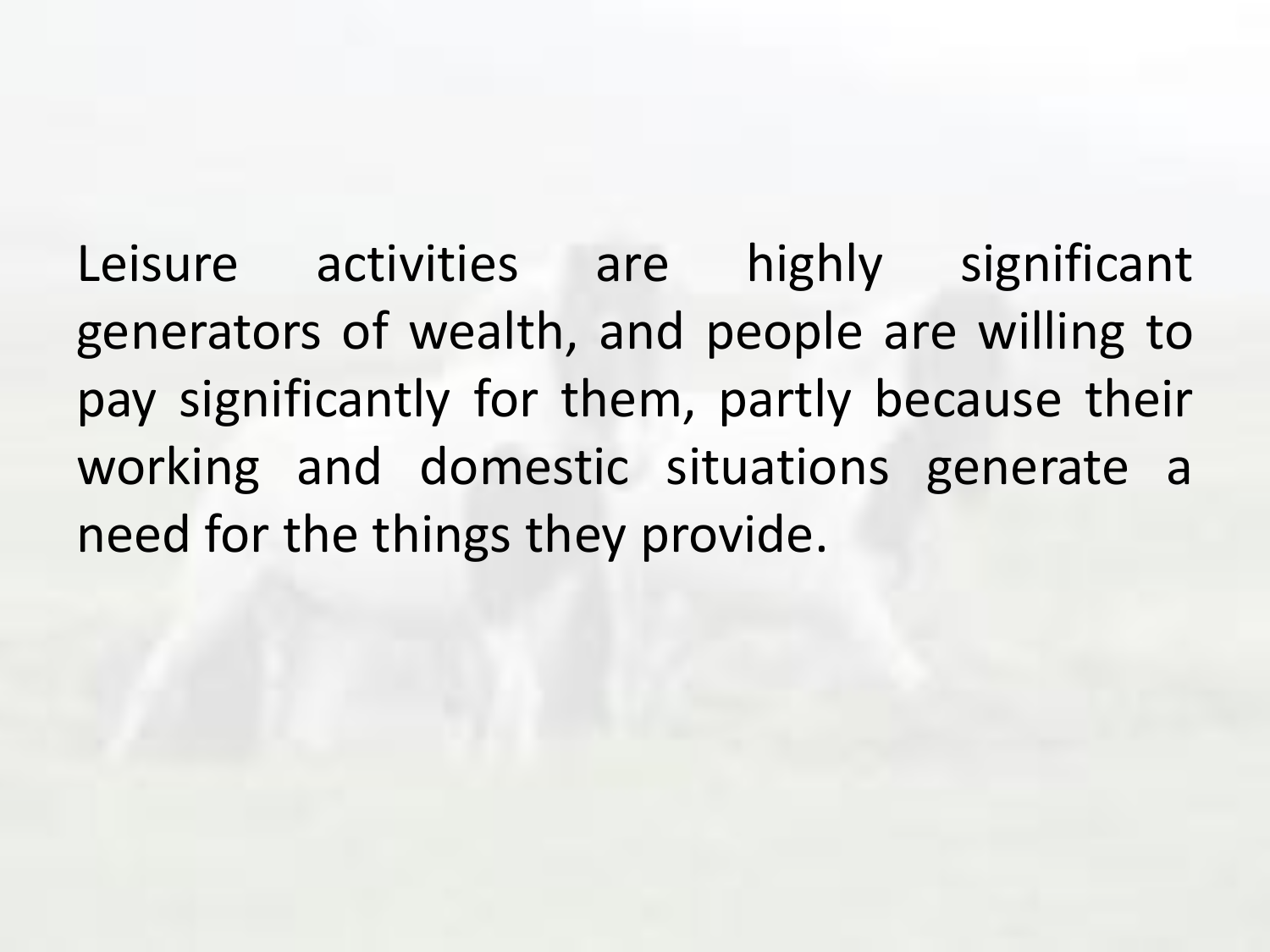What might be some of the new challenges this presents?

• The vast majority of horses are kept for leisure purposes covering many different activities. Each activity (jumping, hacking, trekking, etc.) has unique health and fitness challenges.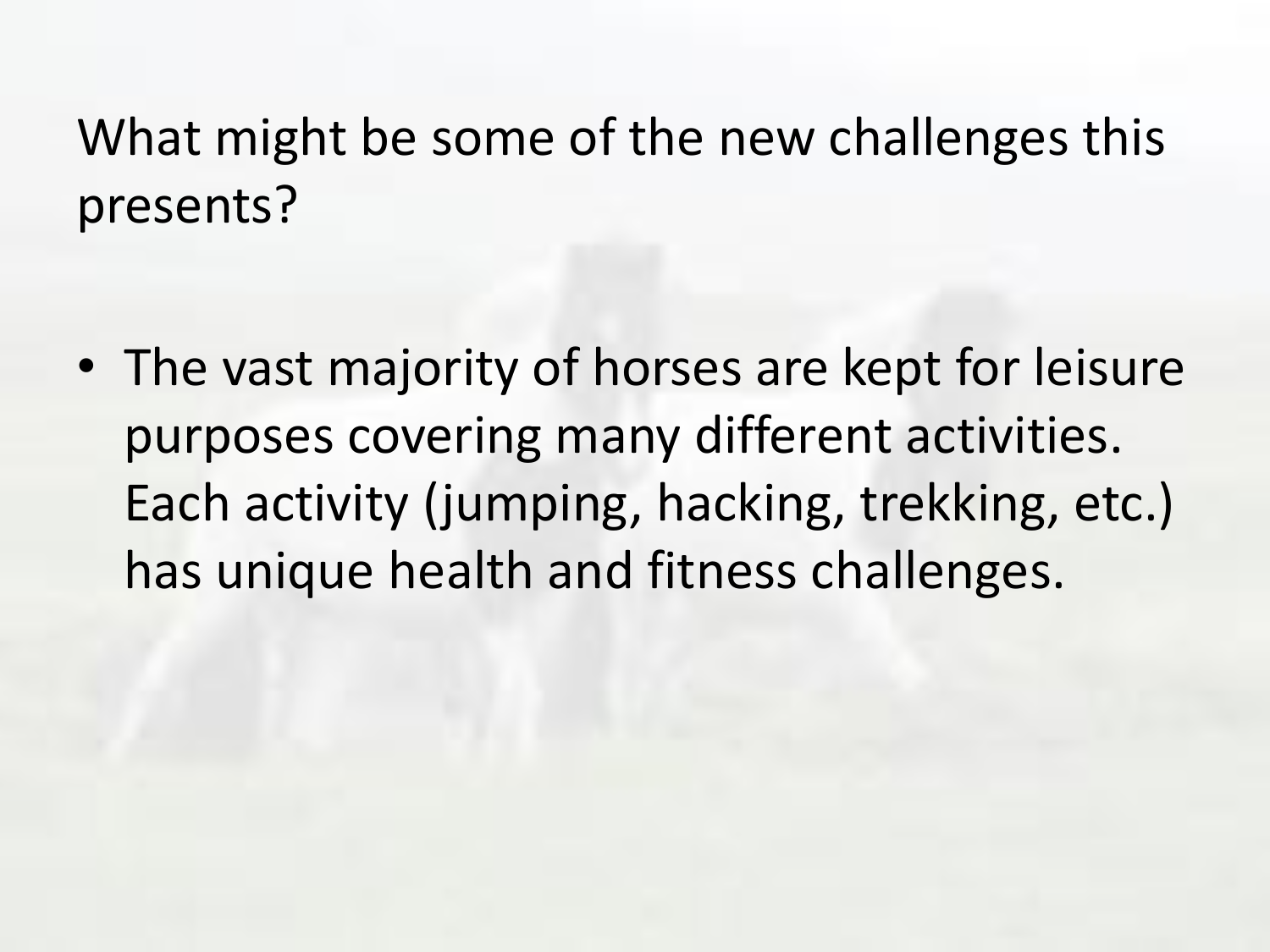## new challenges?

• Land economy has a direct impact on equine housing with a wide range of options, from "*friestalling*" to classical indoor single stall options.

• Poor economic times impacts horse ownership with 'abandoned horses' becoming a significant issue.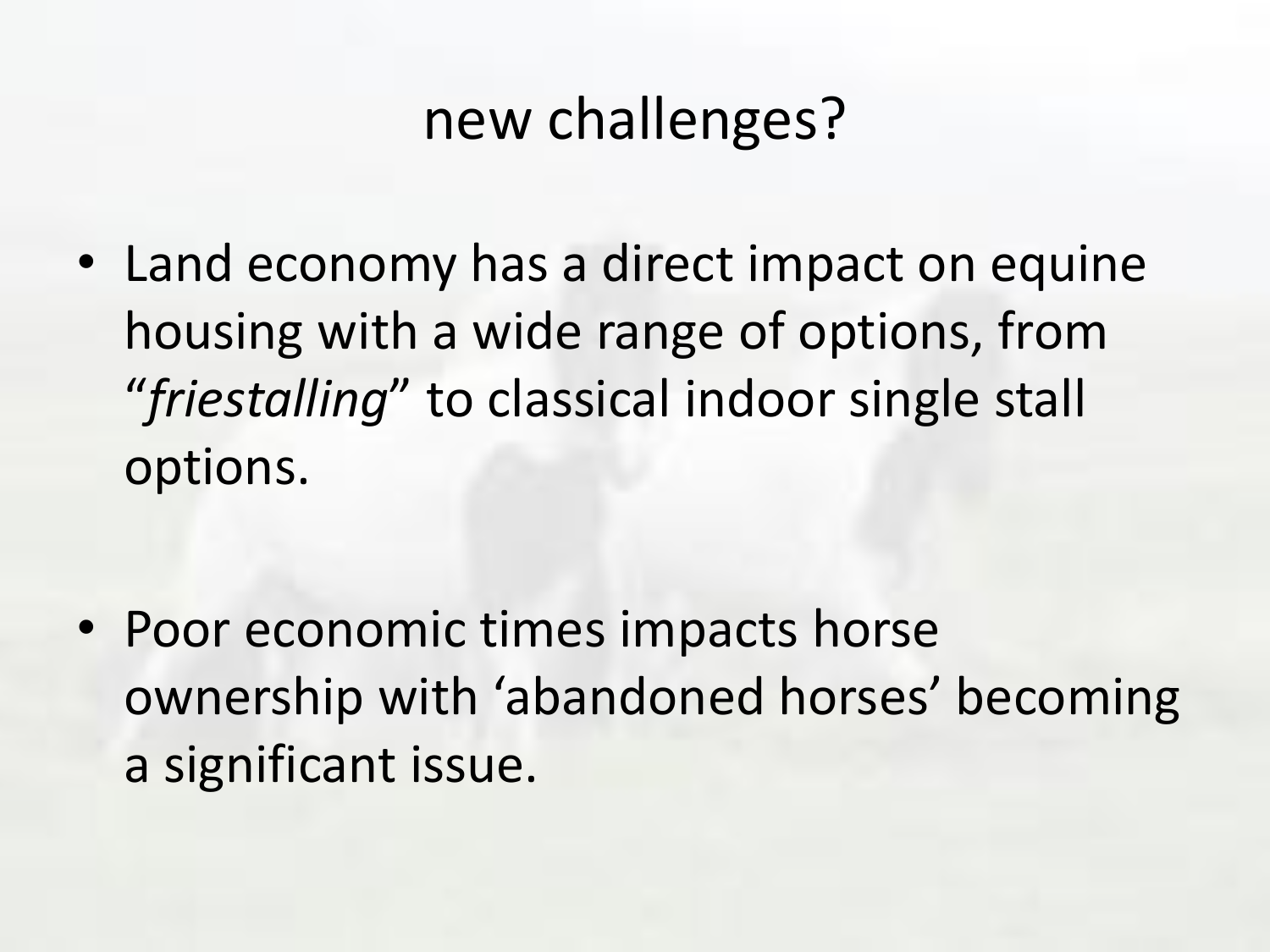## new challenges?

• Rising prosperity and animal insurance policies affects the demand for higher order veterinary services.

• Increased demands for better nutrition, better medical intervention, better welfare drive the equine knowledge-sector, and its implementation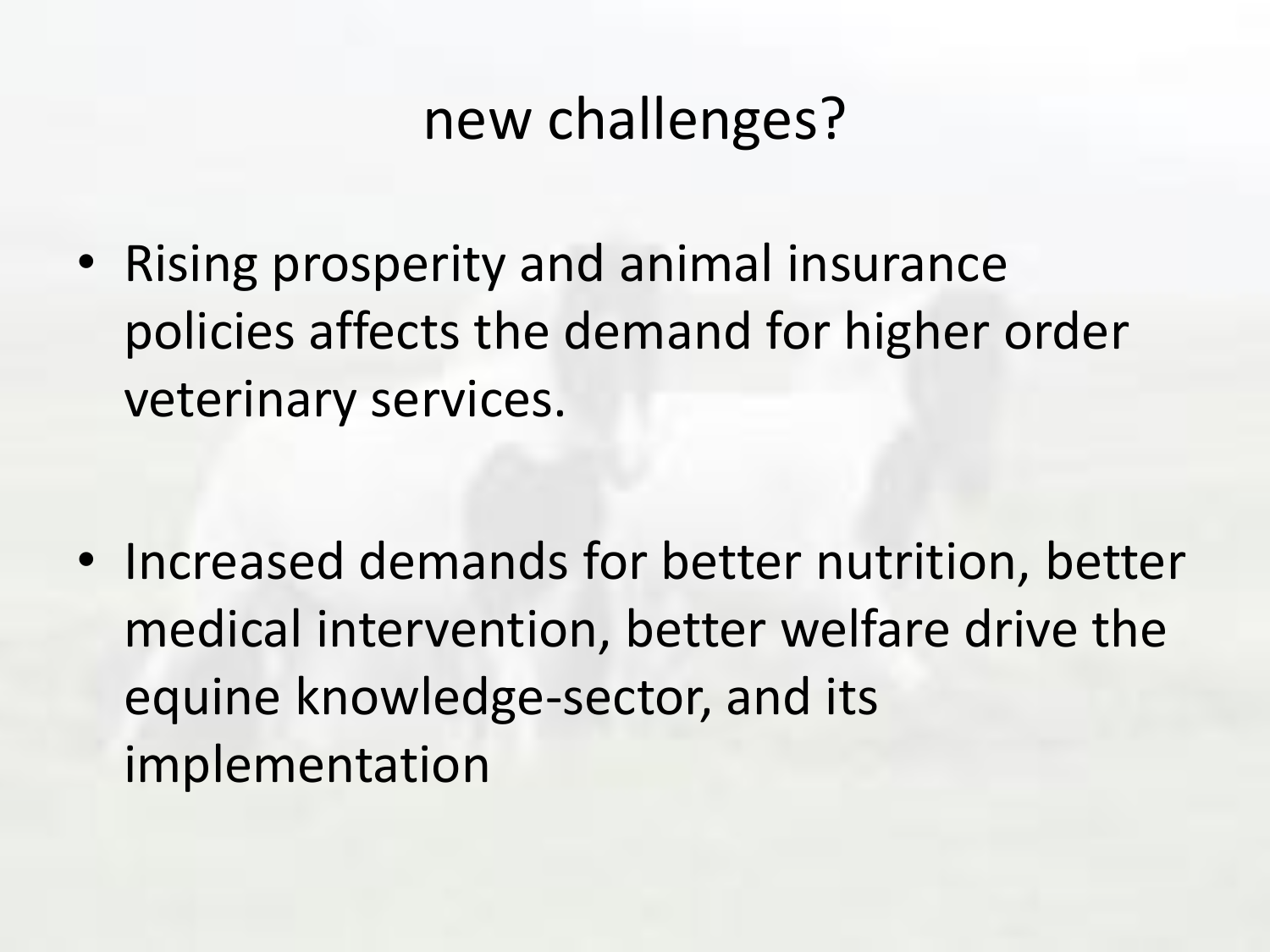## new challenges?

- Globalisation and international movement present epidemiological challenges in terms of infectious diseases.
- Mobility challenges isolated gene lines through out-breeding.
- 'Fashion' (as much as utility) drives breeding decisions.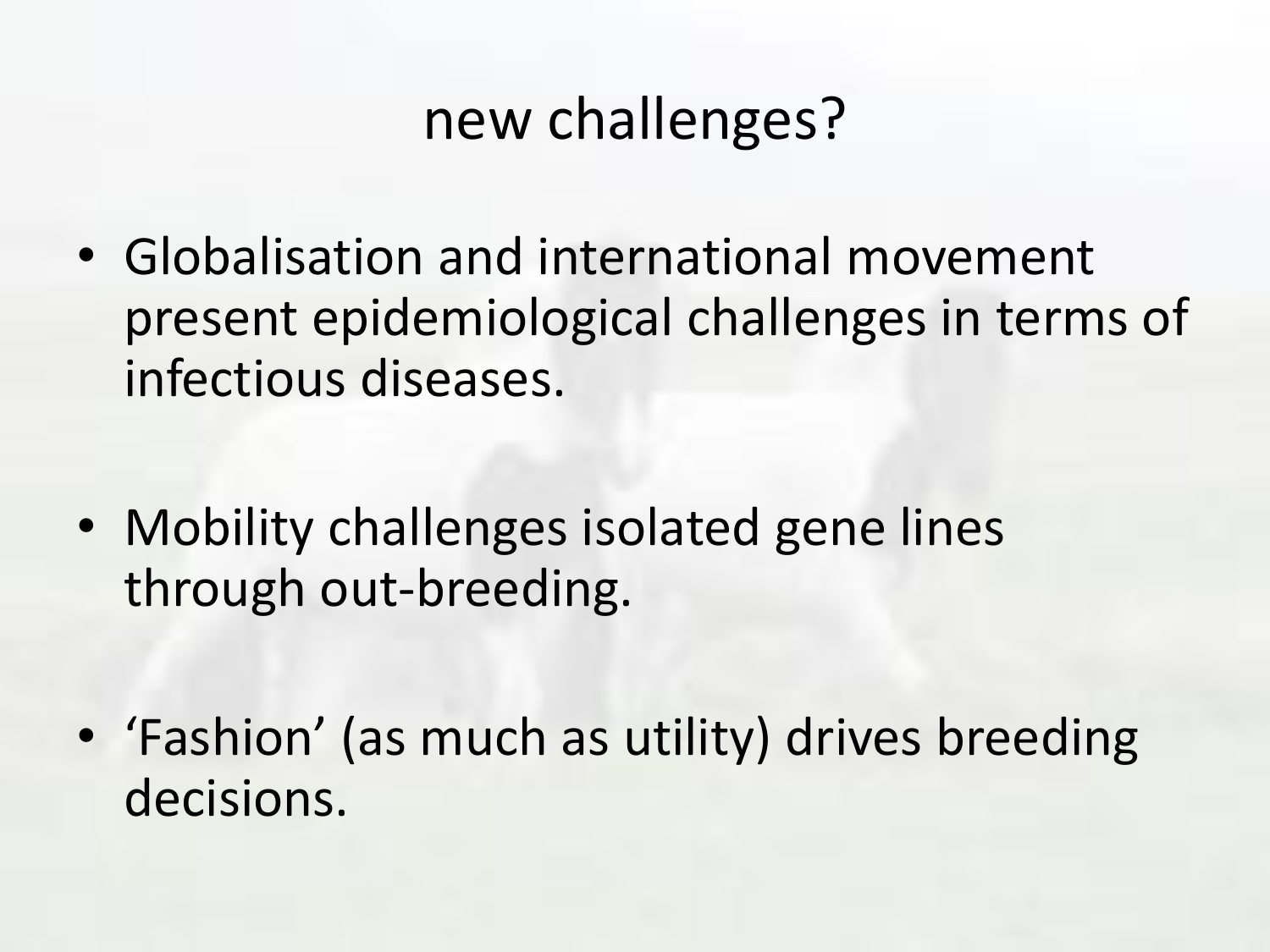Society throws up new conditions for animals. New science addresses some of those challenges.

Science, in dialogue with society, focuses on new phenomena, new challenges.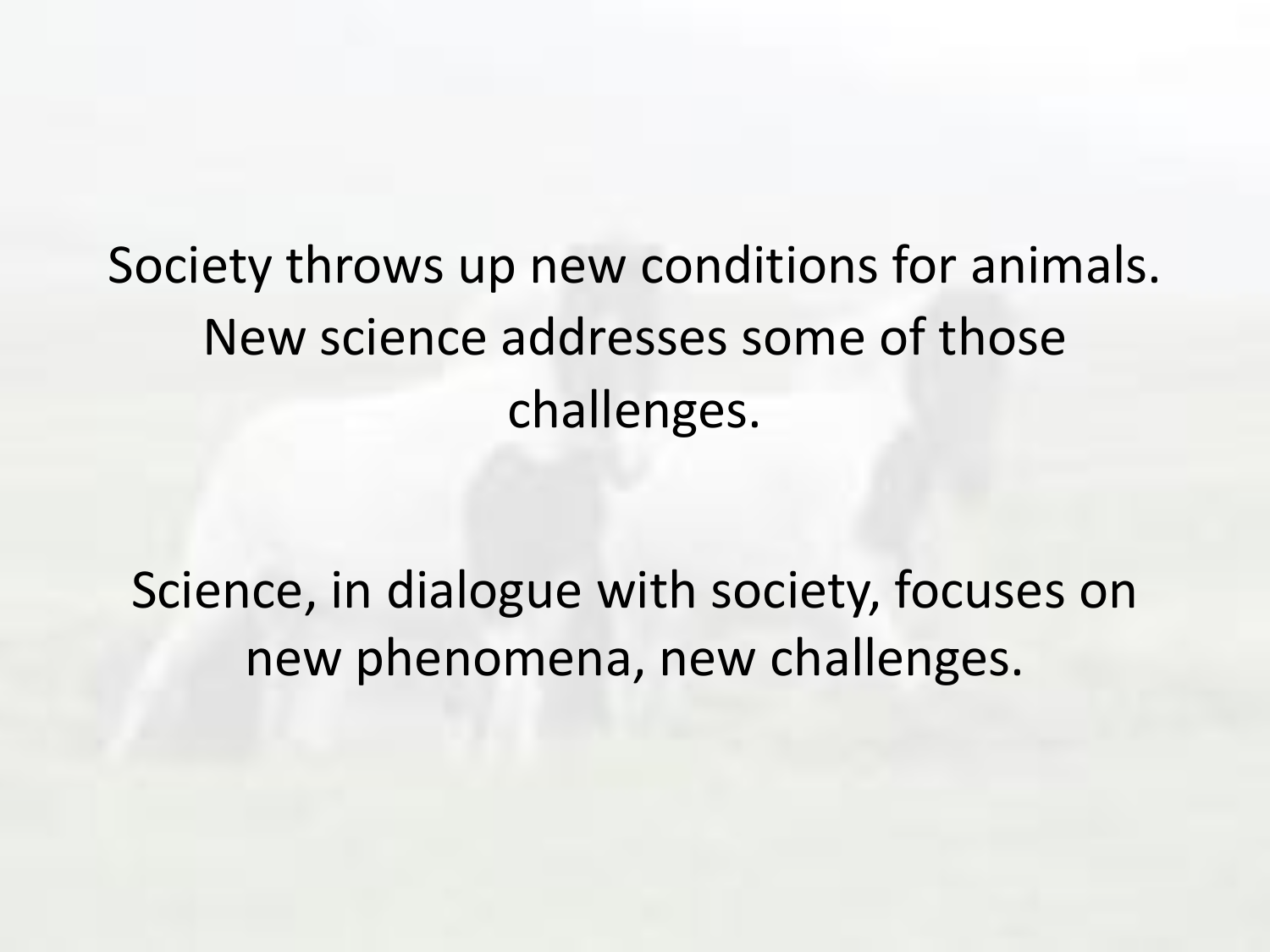## examples

- Equine Aging
- The changing nature of Horse Work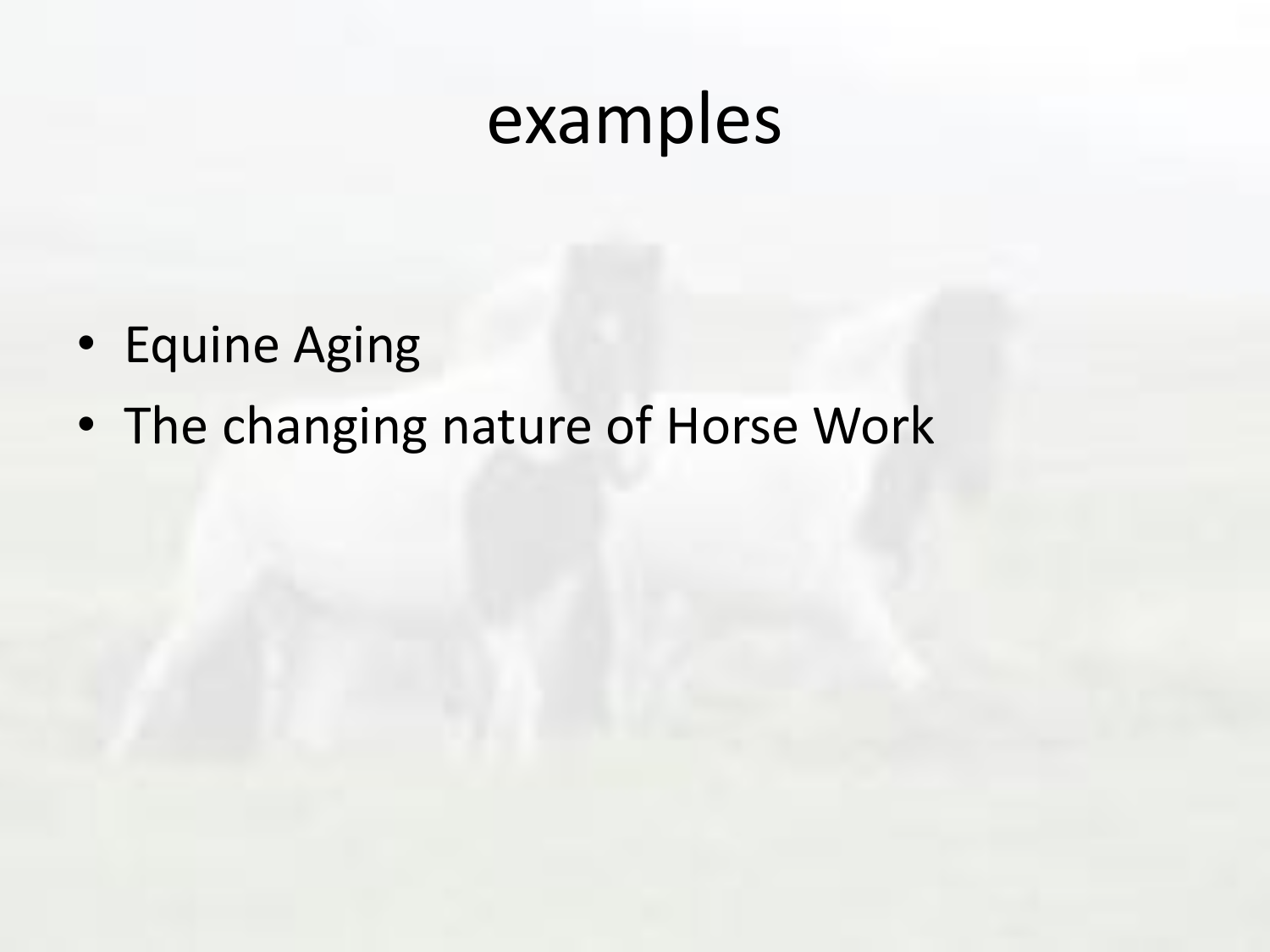# Equine Aging

- With better nutrition, better veterinary support, horses live longer.
- With more horses living longer, prevalence of age-related diseases will increase.
	- Special nutritional regimes
	- Chronic illness
	- Skeletal and structural issues arise
	- Genetic pre-dispositions expressed.
- Just as increased life span has affected human medicine, so too it will affect the equine veterinary sciences.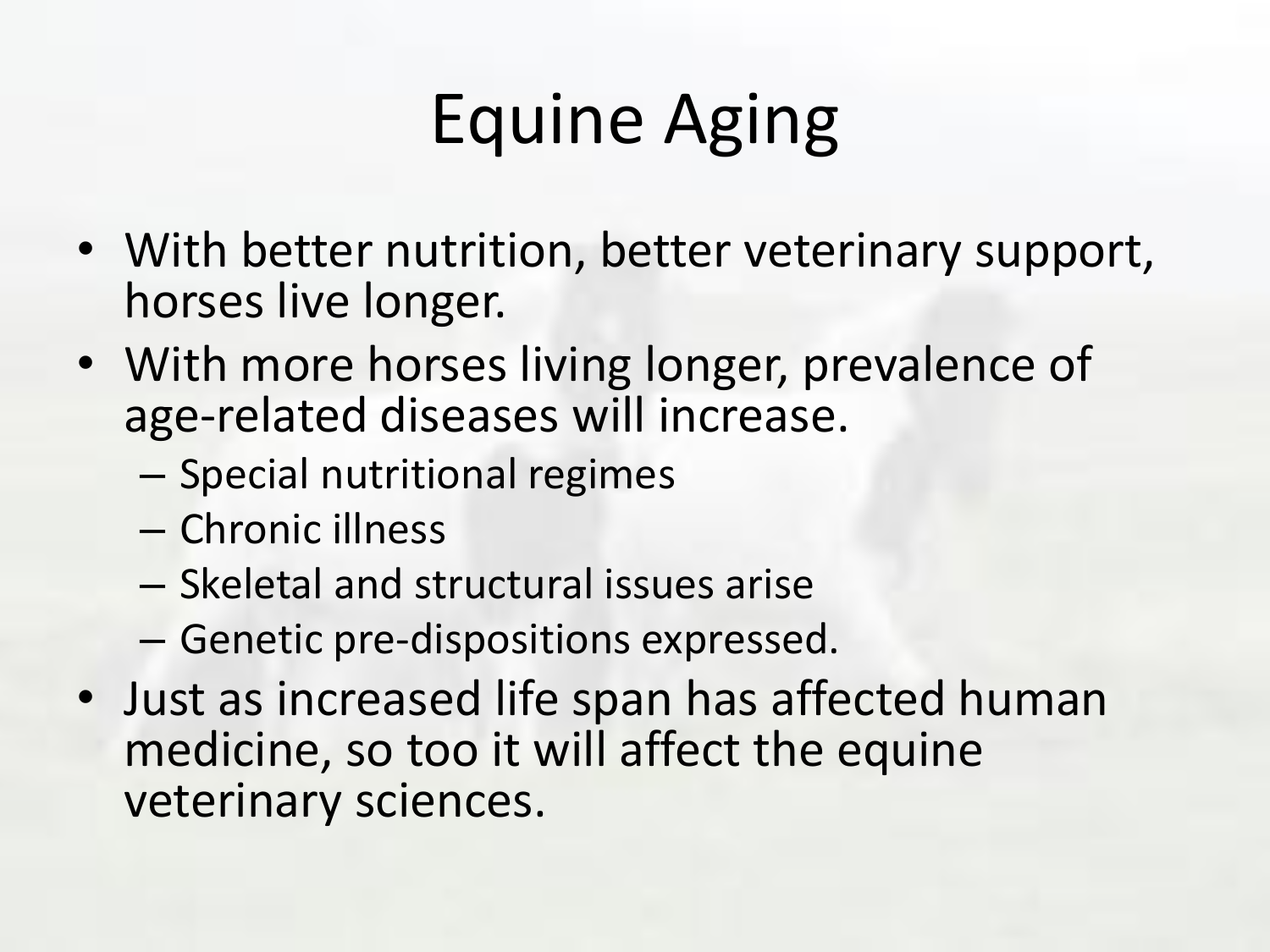### Horse Work in the 21<sup>st</sup> Century

### "Arbeidshest" = a horse which pulls heavy objects, skilfully.

In 21st Century, *Arbeidshest* represent a very small percentage of European horses.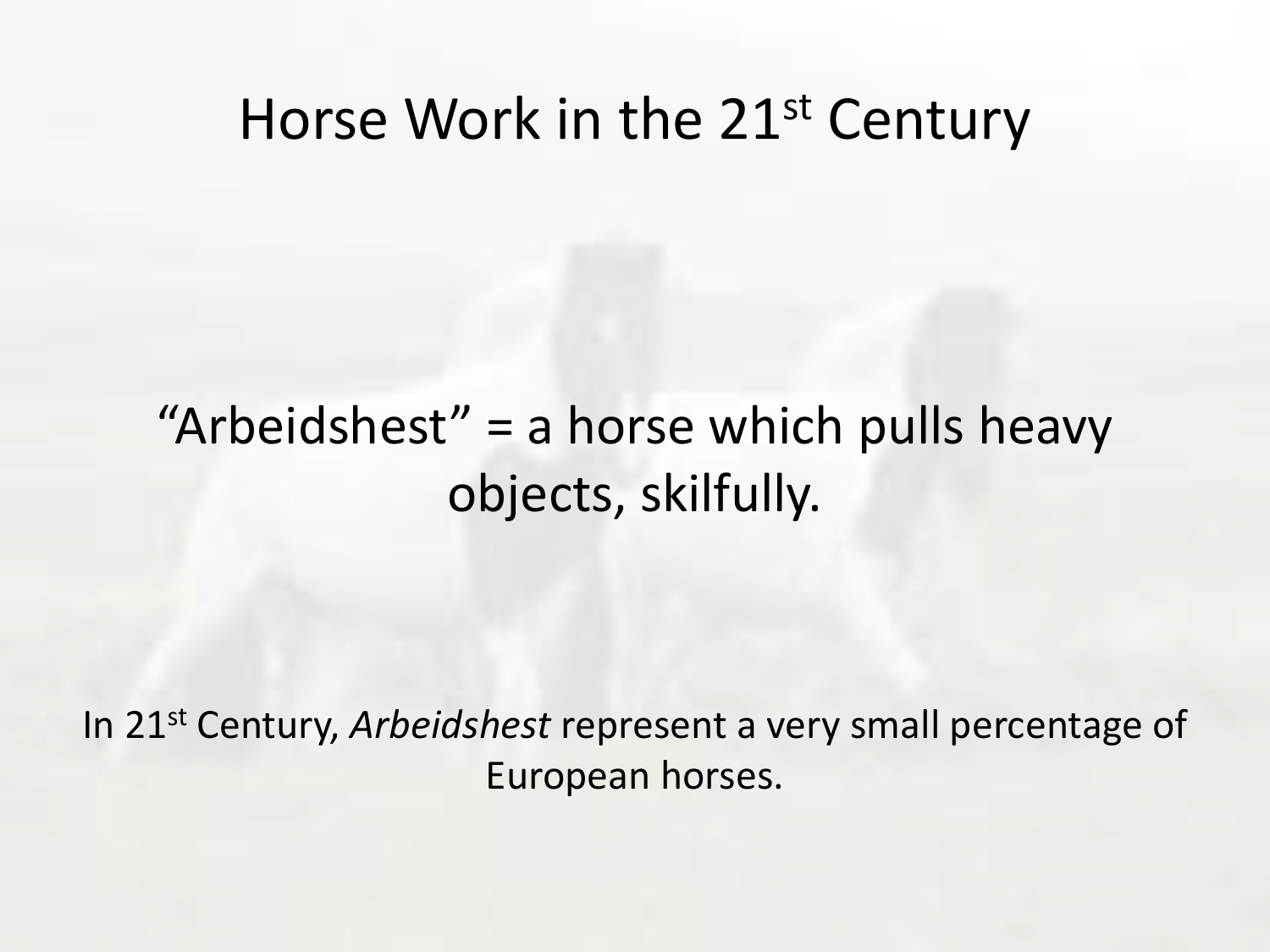The vast majority of horses in Europe serve in the service sector. They provide humans with:

- physical exercise,
- access to nature,
- companionship,
- self-growth,
- education,
- sport and competition.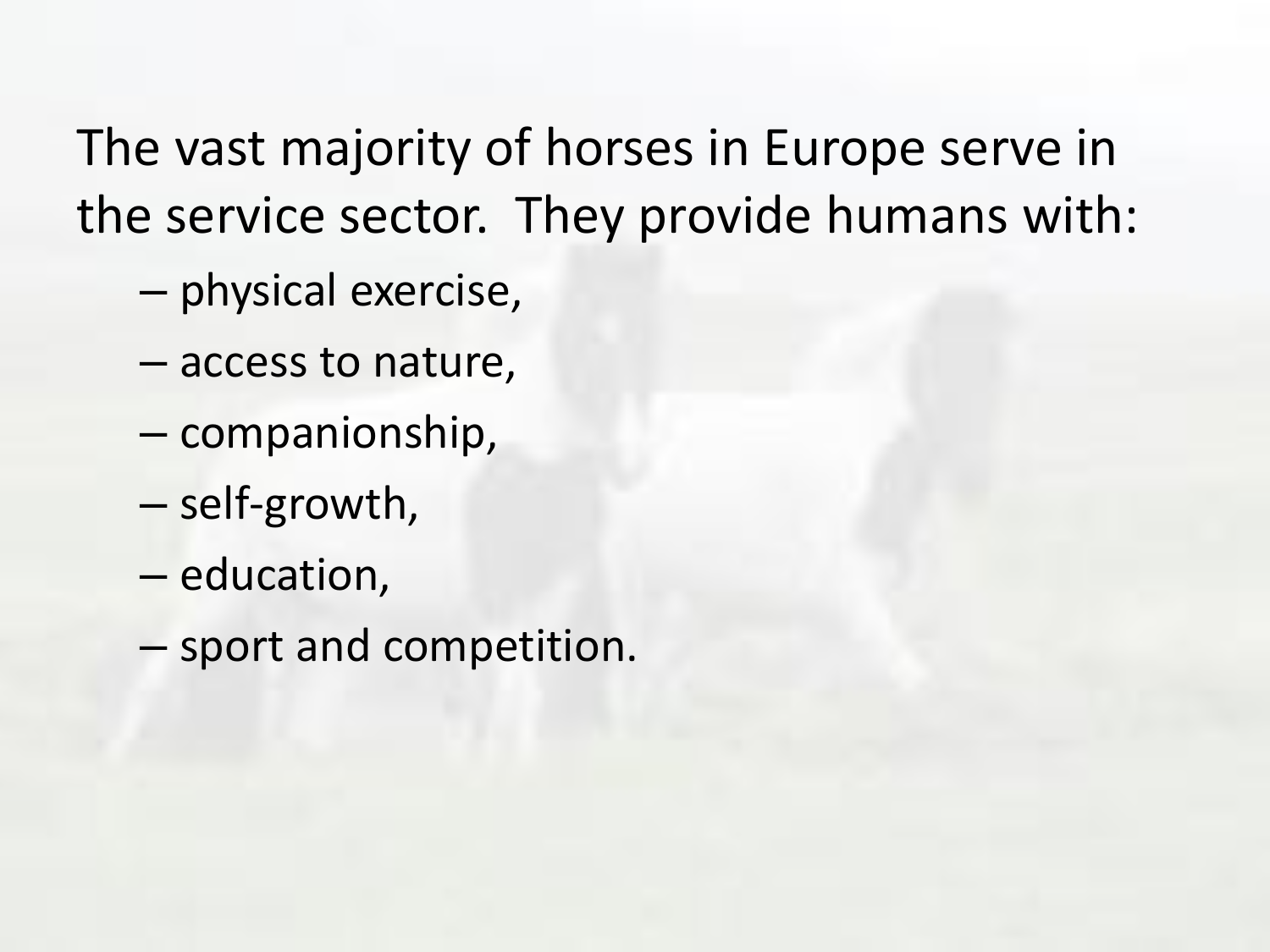The human economy considers these as economic sectors, and humans 'work' to provide these services.

Why do we not see horses this way?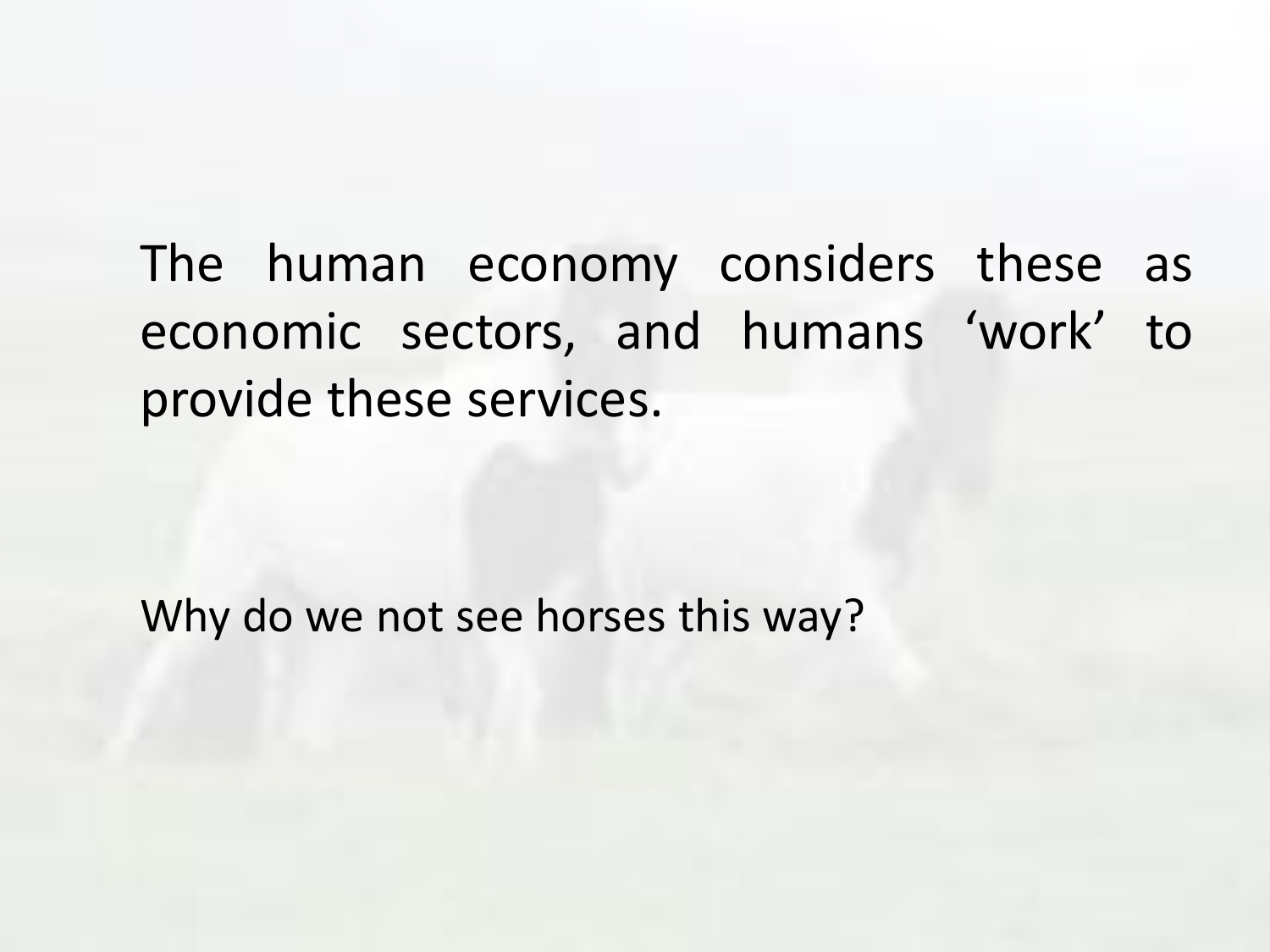• Extensive medical research into the health implications of service sector work in humans suggest that the work conditions create a special set of occupational health hazards.

• Most of these are based around the stress generated by what is called "emotional labour".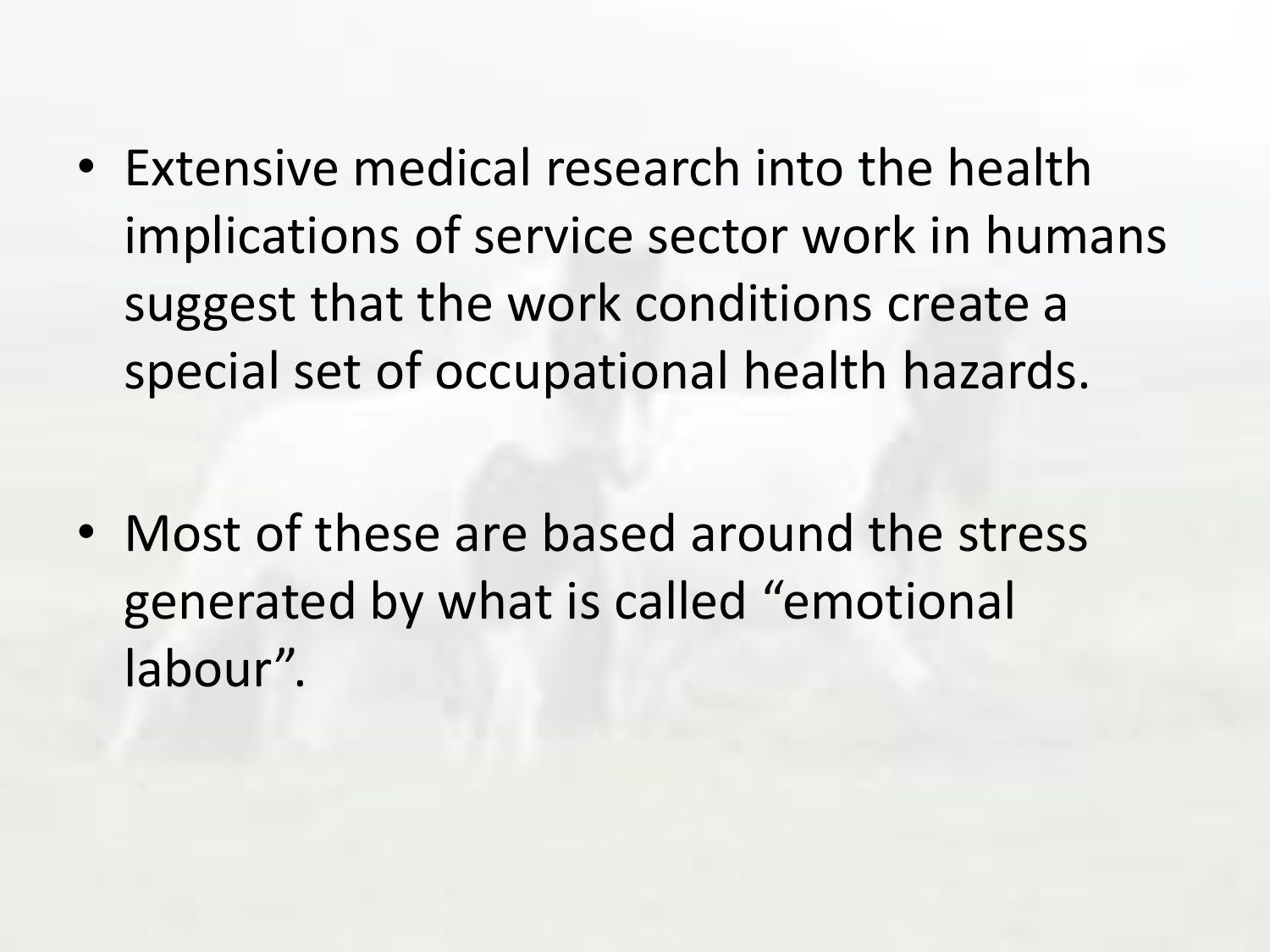Recent research into stereotypies, gastric response to stress in dressage horses, and other similar topics suggest that there may be lessons to be learned from scientific advances in human epidemiology which is driving new science in equine health.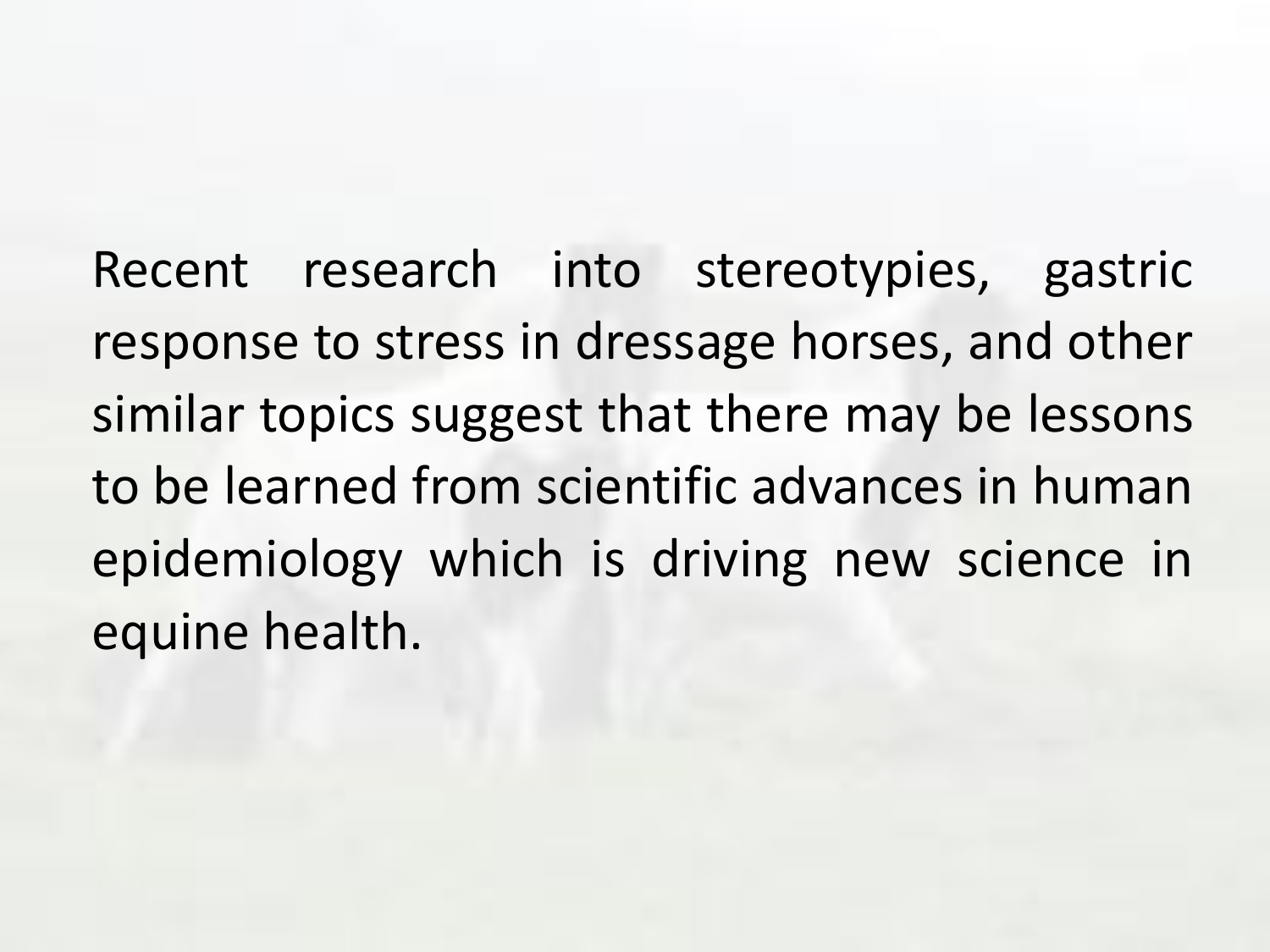• "Equine Practices" change as human societies and values change.

• Changing Equine Practices generate new questions for equine scientists to pursue.

• Yet, our ability to understand changing equine practices at the societal level is challenged by our inability to gather good scientific data.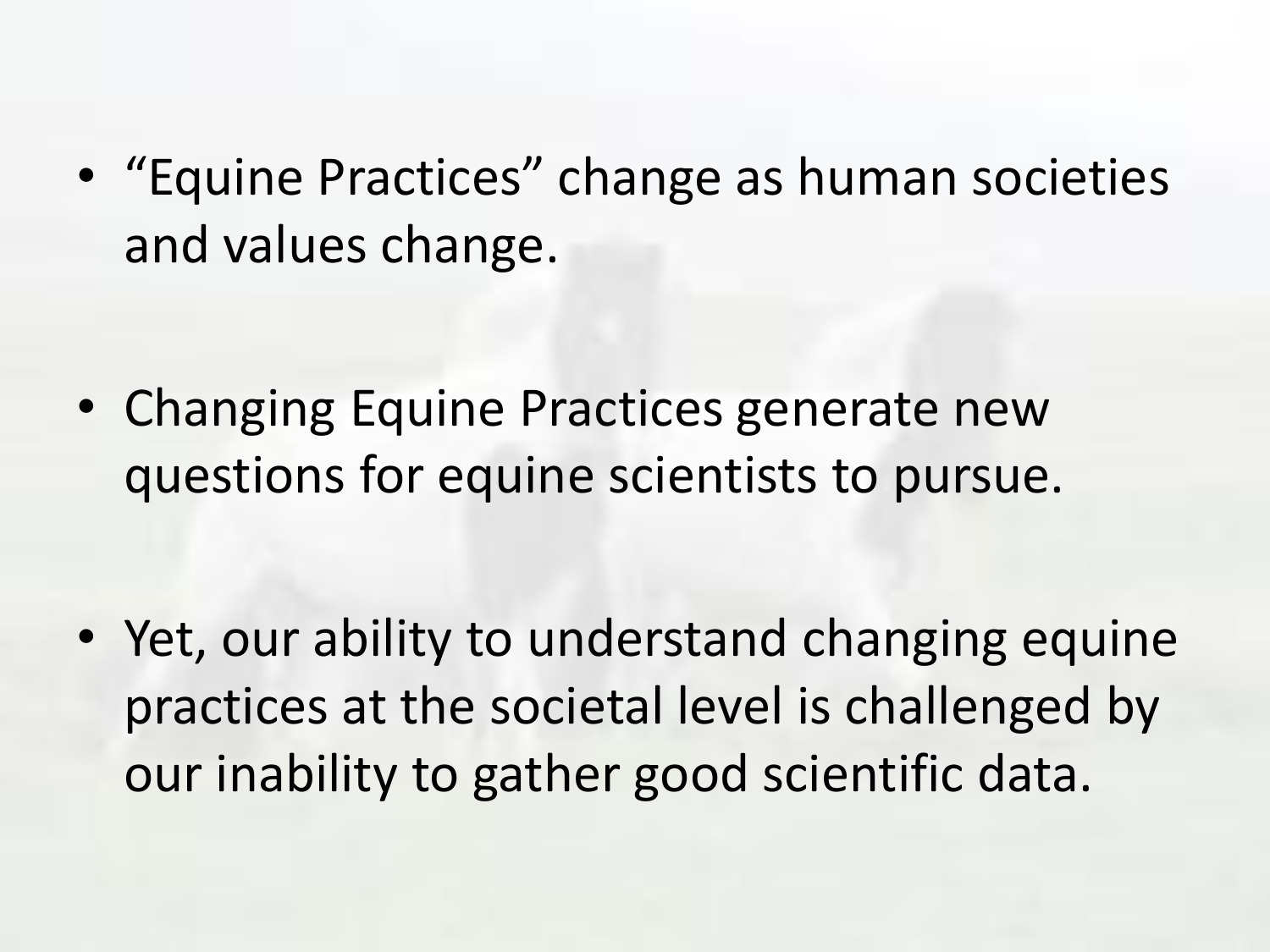The better we understand what humans do with their horses, the better we can understand the scientific challenges these behaviours represent.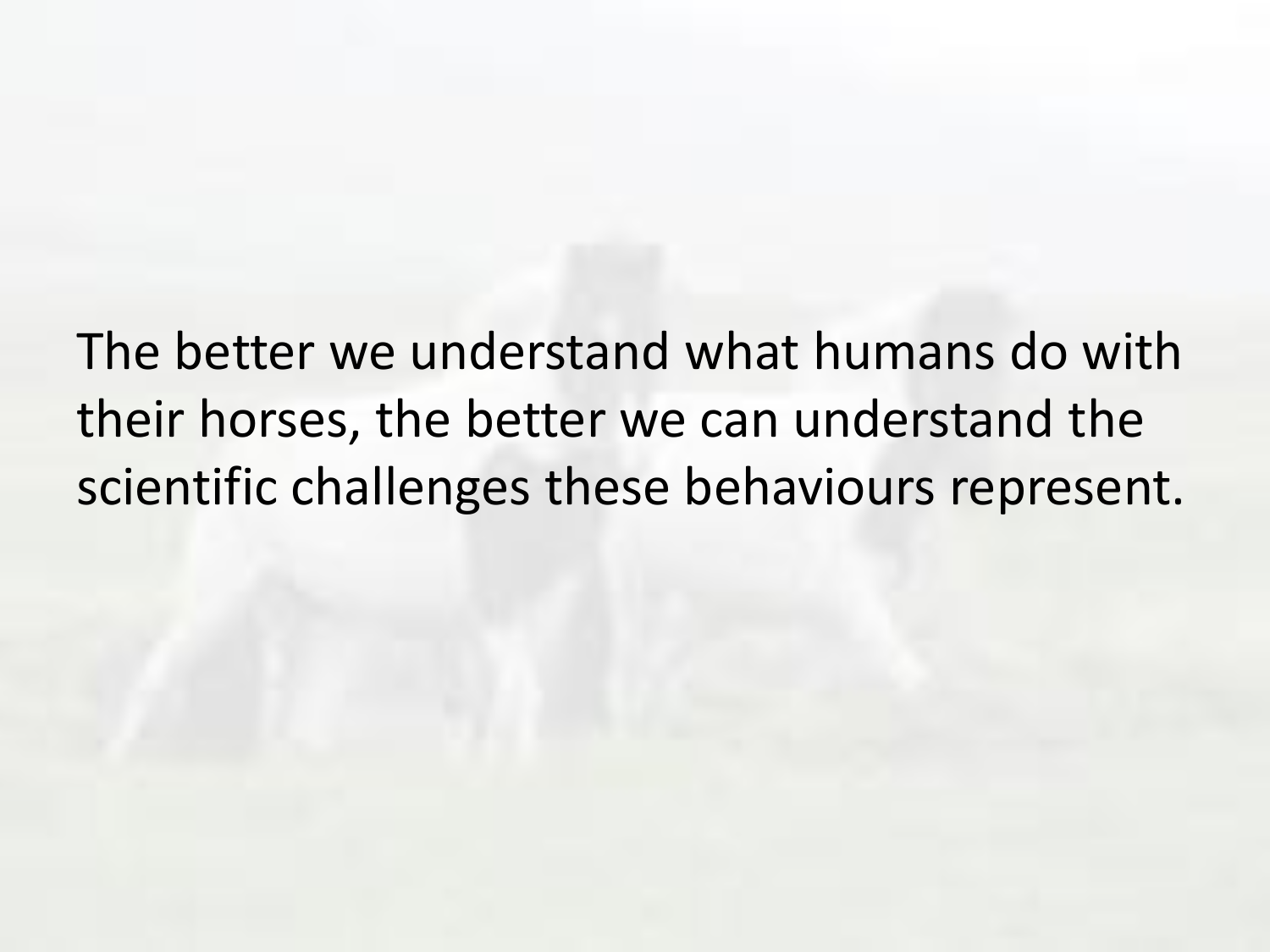• Science and Society have affected each other ever since there has been science.

• Science opens new horizons, contributing to new opportunities in Society.

• Society, in its ever-changing configurations, creates new opportunities for Scientific Research.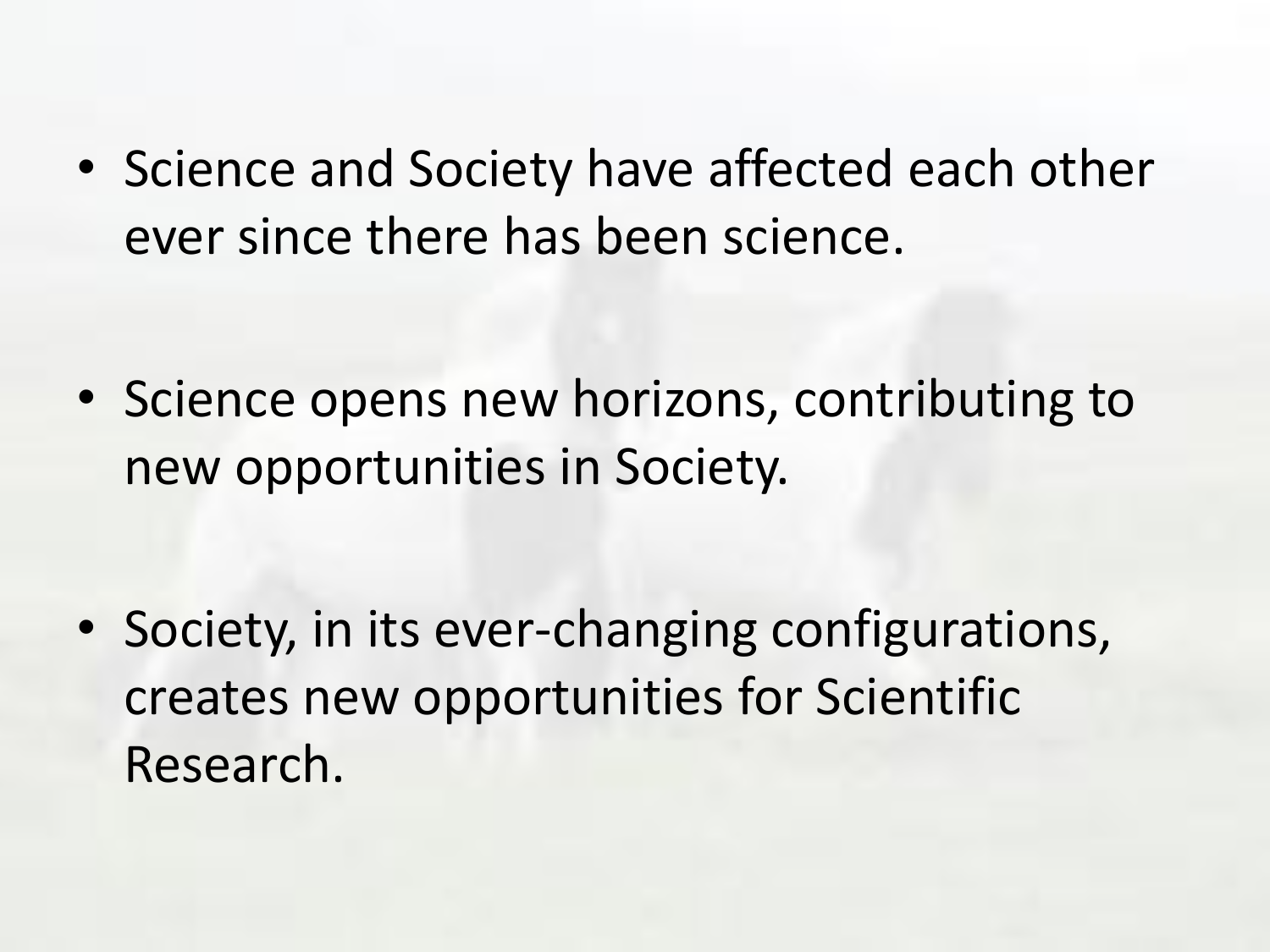• Together, we generate new paradigms

• The better we understand each other, the better the scientific innovation we can generate.